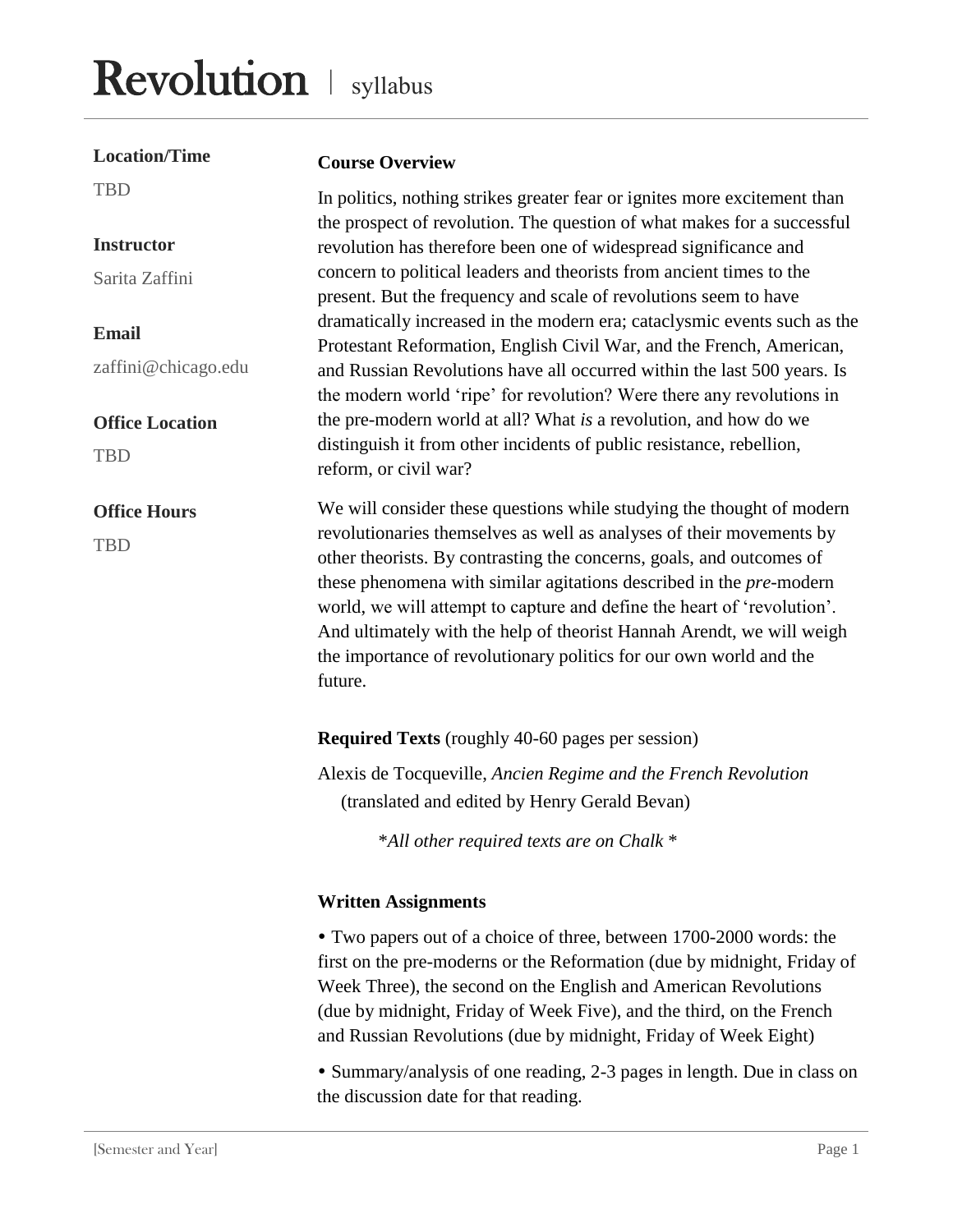## **Grade Distribution**

5% - Summary and analysis of one day's texts 60% - Two papers, each worth 30%

35% - Final Exam

## **Course Schedule**

| <b>Week One, Monday:</b>                                   | Introduction, no reading                                                                                     |  |
|------------------------------------------------------------|--------------------------------------------------------------------------------------------------------------|--|
| The Pre-moderns on Resistance and Reform                   |                                                                                                              |  |
| <b>Week One, Wednesday:</b>                                | Plato, Republic, Bk. 8 (excerpt)                                                                             |  |
|                                                            | Aristotle, <i>Politics</i> , Bk. 5.9-10                                                                      |  |
|                                                            | Polybius, <i>Histories</i> , Bk. 6, Ch. I-II                                                                 |  |
| <b>Week Two, Monday</b>                                    | Salisbury, <i>Policraticus</i> , Bk. 6-8 (excerpts)                                                          |  |
|                                                            | Aquinas, Summa Theologica, On Kingship (excerpts)                                                            |  |
| <b>Week Two, Wednesday</b>                                 | Machiavelli, Prince, Ch. VI; Discourse on Livy, Bk. 1, Ch. 1-9, 11,<br>16-17. 25-26, 39-40, 53; Bk. 3, Ch. 1 |  |
| <b>Religious Reformation and Revolution (16th Century)</b> |                                                                                                              |  |
| <b>Week Three, Monday</b>                                  | Papal bull: Unam sanctam                                                                                     |  |
|                                                            | Marsilius of Padua, Defensor Pacis (excerpts)                                                                |  |
|                                                            | Luther, On the Freedom of a Christian                                                                        |  |
| <b>Week Three, Wednesday:</b>                              | The Twelve Articles of the Peasants                                                                          |  |
|                                                            | Luther, A Reply to the Twelve Articles (Admonition), Against the<br><b>Murdering Hordes of Peasants</b>      |  |
| English Reformation and Civil War (16th-17th Centuries)    |                                                                                                              |  |
| <b>Week Four, Monday:</b>                                  | Knox and Mary Queen of Scots (1561)                                                                          |  |
|                                                            | Hobbes, Behemoth, Dialogue 1 (excerpt)                                                                       |  |
|                                                            | Locke, Second Treatise of Government, Ch. 4, 6, 18-19                                                        |  |
| <b>Week Four, Wednesday:</b>                               | English Declaration of April $30th$ , 1646                                                                   |  |
|                                                            | Act of Commonwealth                                                                                          |  |
|                                                            | <b>Declaration of Charles II</b>                                                                             |  |
|                                                            | Burke, Thoughts on the Present Discontents (excerpt)                                                         |  |